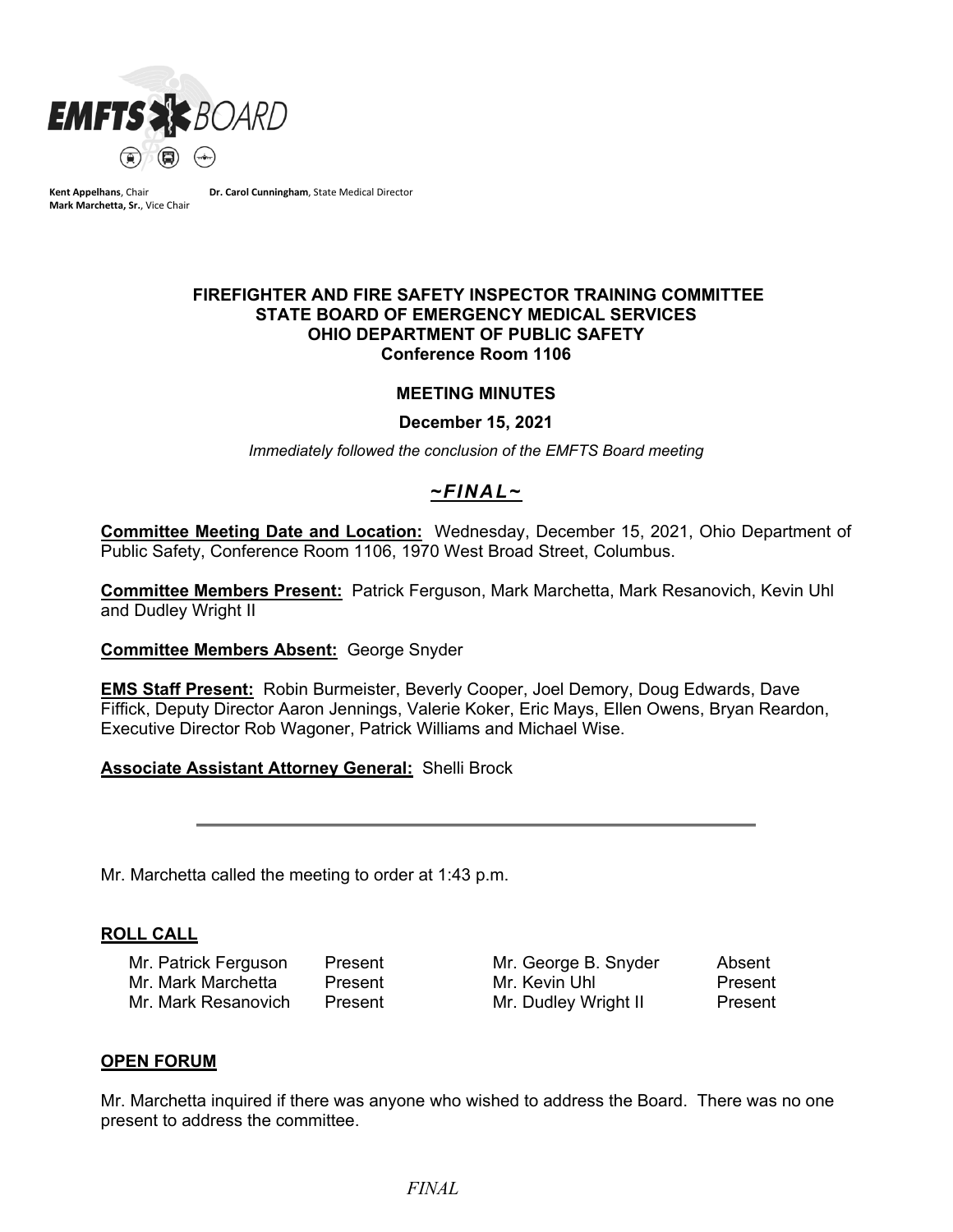# **REVIEW AND APPROVAL OF CONSENT AGENDA**

Mr. Marchetta requested a motion to approve the consent agenda to include the August 18, 2021 and October 20, 2021 Firefighter and Fire Safety Inspector Training Committee meeting minutes and the October and November fire certifications.

*ACTION: Motion to approve the Consent Agenda items to include the August 18, 2021 and the October 20, 2021 Firefighter and Fire Safety Inspector Training Committee meeting minutes, and the October and November fire certifications.* Mr. Resanovich - First. Mr. Ferguson – Second. None abstained. None opposed. **Motion passed.**

## **Fire Exemptions (Medical and Military) ~ Ellen Owens**

Ms. Owens stated that there is one military exemption for a firefighter II; 2021-12-01. The Division of EMS has received all documentation and staff recommends approval.

*ACTION: Motion to approve the military exemption for firefighter II; 2021-12-01.*  Mr. Ferguson - First. Mr. Uhl – Second. None abstained. None opposed. **Motion passed.**

## **Fire Fighter and Fire Safety Inspector Training Subcommittee, Ted Kienzle**

Mr. Kienzle reported that the Firefighter and Fire Safety Inspector Training Subcommittee met on November 9, 2021. The subcommittee is continuing to work on the issue of unaffiliated firefighters to update their status on the EMS system. The hope is that it will lower the number of unaffiliated firefighters. As of December 13, 2021, the report had 3,040 firefighters who are unaffiliated. This issue is important because when the unaffiliated firefighter is audited they do not have a chief to sign-off on the continuing education. Only a program director or the fire chief are permitted to serve as the signatory for continuing education for audits.

The subcommittee is working on the practical skills for the fire safety inspector along with the Fire Academy and a number of other charters throughout the state. There are some inconsistencies with the practical skills developed in 2019 and 2020. A survey is being developed to be sent out to the committee.

The DEMS is working on the Ohio Administrative Rules for the fire instructor; instructor I and the instructor II through the NFPA standards.

Mr. Marchetta stated that there is some misinformation being shared regarding the volunteer fire fighter courses. It is being said that the 36 hour course will not be available. Executive Director Wagoner stated that the volunteer firefighter information on the website has not changed. Deputy Director Jennings stated that he received a phone call from a person stating that they have not found a 36 hour course; therefore, they are trying to get them in the firefighter I course. The department needs drivers. Deputy Director Jennings referred them to the statute regarding drivers.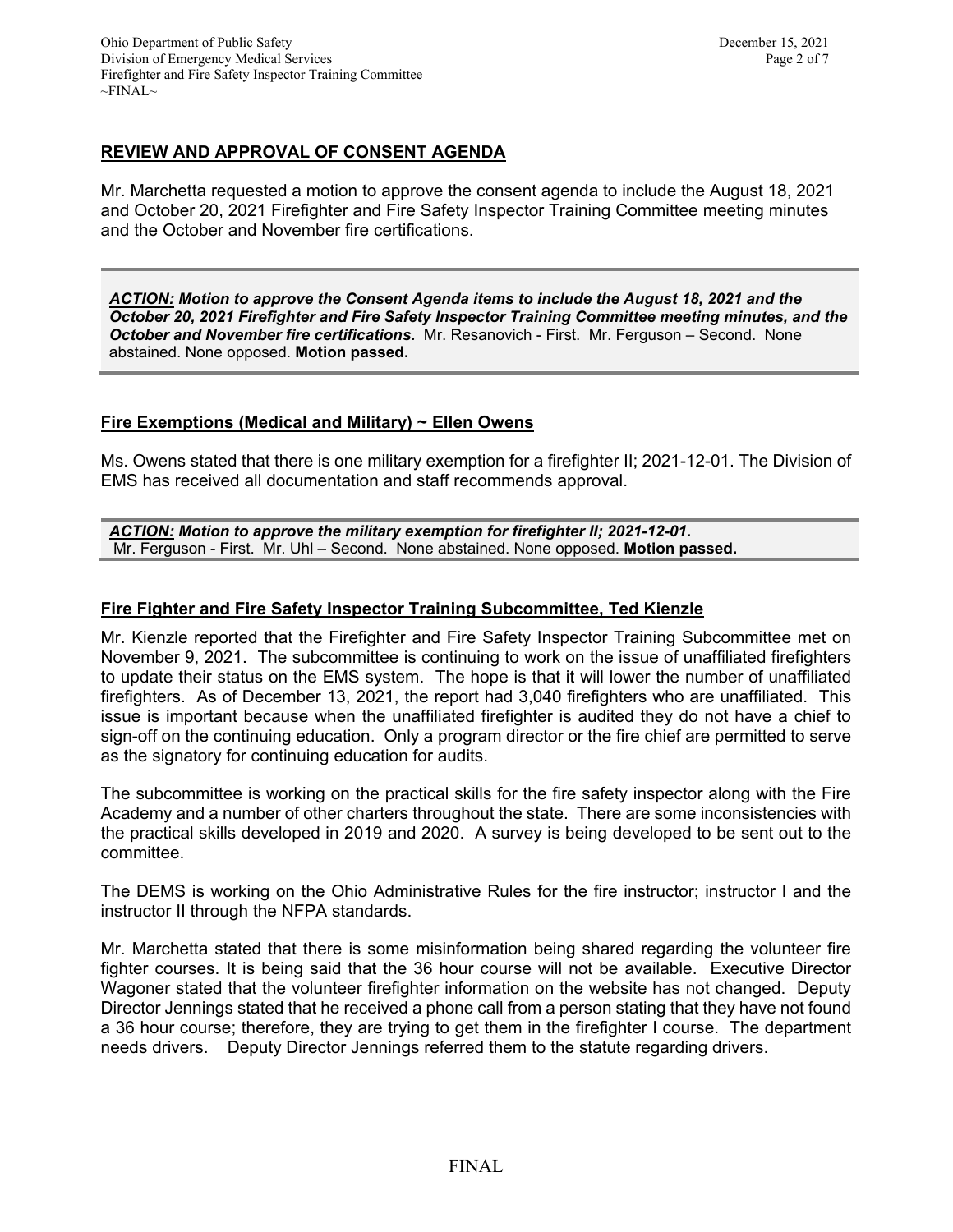### **GOLDMAN PROCEEDINGS**

Mr. Marchetta, on behalf of the Firefighter and Fire Safety Inspector Training Committee, stated that the proceedings were called to order at 1:50 p.m. on December 15, 2021. Members of the committee present for the proceedings are:

### **ROLL CALL**

| Mr. Patrick Ferguson | Present | Mr. George B. Snyder | Absent  |
|----------------------|---------|----------------------|---------|
| Mr. Mark Marchetta   | Present | Mr. Kevin Uhl        | Present |
| Mr. Mark Resanovich  | Present | Mr. Dudley Wright II | Present |

It was noted for the record that there was a majority of the committee members present. Executive Director Wagoner was present.

Mr. Marchetta stated that the following cases were reviewed pursuant to Goldman v. State Medical Board of Ohio, where the Respondents did not properly request a hearing. The individuals named did not have the ability to present written or oral testimony, but could be present to hear the proceedings and outcome. The committee received the sworn affidavits from the Division of EMS investigators and accompanying exhibits. The affidavits contained the evidence and testimony upon which they deliberated. There were six cases. The proceedings were in the matter of:

- o Fire Case No. 2017-772-F300, Travis J. Tysinger, Certificate No. 167454
- o Fire Case No. 2019-004-F300, Joshua D. Kerr, Certificate No. 104802
- o Fire Case No. 2019-183-BF300, Michael J. Ernst, Certificate No. 153351
- o Fire Case No. 2019-305-F300, Harold Morris, Certificate No. 171955
- o Fire Case No. 2019-354-BF300, Marcus E. Yagour, Certificate No. 140074
- o Fire Case No. 2020-207-F100, Christopher G. Baumgardner, Certificate No. 117447

Having received documentation for these cases, Mr. Marchetta requested a motion to admit the sworn affidavits and the accompanying exhibits in the aforementioned cases into evidence.

*ACTION: Motion to admit the sworn affidavits and accompanying exhibits in the aforementioned cases into evidence.* Mr. Ferguson – First. Mr. Uhl – Second. None – abstained. None- opposed. **Motion passed.**

There being no further evidence, these proceedings were closed at 1:52 pm.

\*\* Please note that the FFSI Committee did not go into quasi-judicial deliberations.

### **EXECUTIVE SESSION**

\*\*Please note that the FFSI Committee did not go into Executive Session.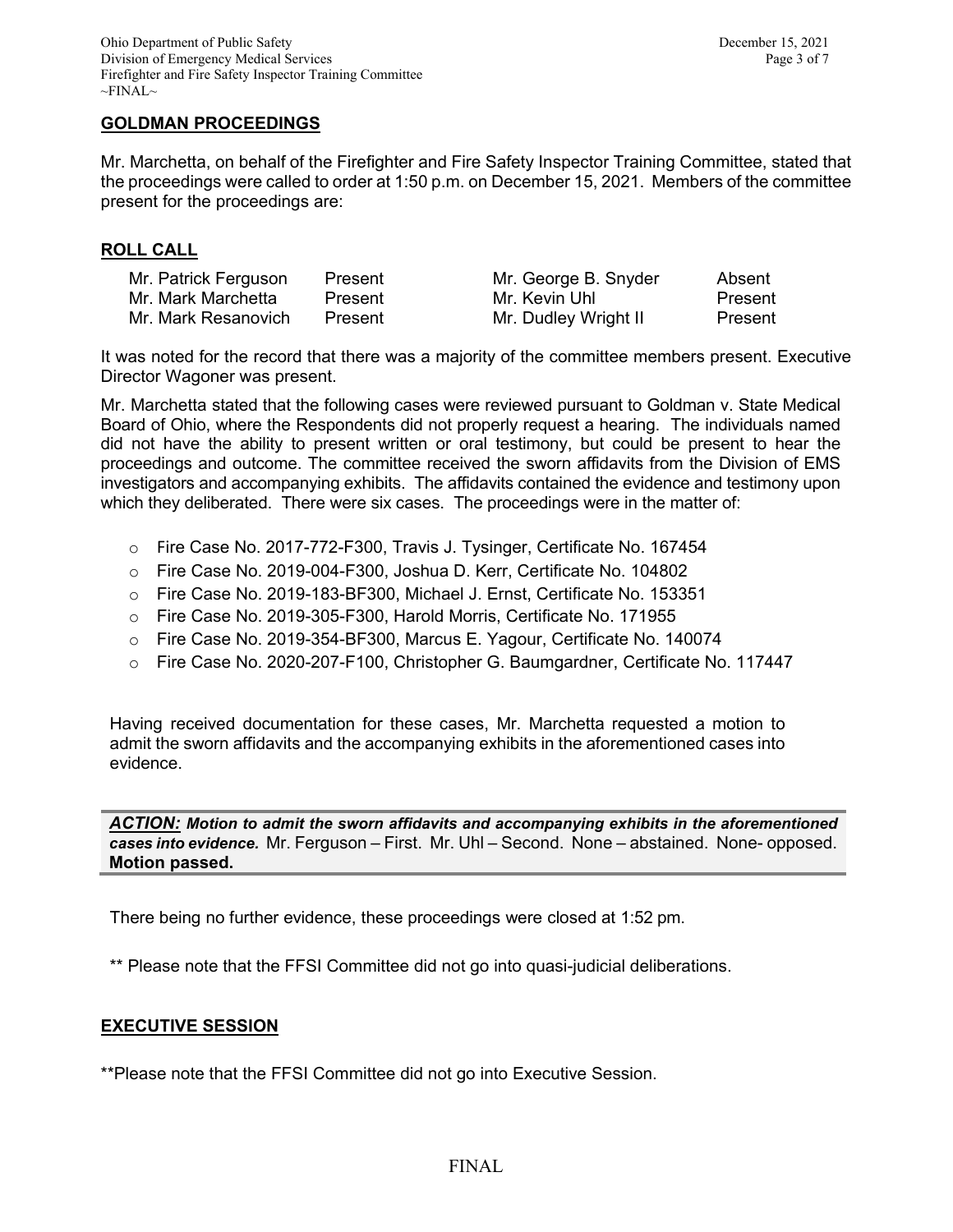## **GOLDMAN MOTIONS**

*ACTION:* **In the matter of Fire Case Number 2017-772-F300, Travis J. Tysinger, Certificate Number 167454 the Committee recommends that the Executive Director issue an adjudication order finding that Mr. Tysinger failed to complete continuing education requirements and that Mr. Tysinger's firefighter certification be revoked.** Mr. Resanovich – First. Mr. Ferguson– Second. None opposed. Mr. Wright - abstained. **Motion passed.** 

*ACTION: In the matter of Fire Case Number 2019-004-F300, Joshua D. Kerr, Certificate Number 104802, the Committee recommends that the Executive Director issue an adjudication order finding that Mr. Kerr failed to complete continuing education requirements and that Mr. Kerr's firefighter certification be revoked.* Mr. Resanovich – First. Mr. Ferguson – Second. None opposed. Mr. Wright - abstained. **Motion passed.** 

*ACTION: In the matter of Fire Case Number 2019-183-BF300, Michael J. Ernst, Certificate Number 153351, the Committee recommends that the Executive Director issue an adjudication order finding that Mr. Ernst failed to complete continuing education requirements as indicated in count 2 and count 3 of the Notice of Opportunity for Hearing and that Mr. Ernst's firefighter certification be revoked.* Mr. Resanovich – First. Mr. Ferguson – Second. None opposed. Mr. Wright - abstained. **Motion passed.** 

*ACTION: In the matter of Fire Case Number 2019-305-F300, Harold Morris, Certificate Number 171955, the Committee recommends that the Executive Director issue an adjudication order finding that Mr. Morris failed to complete continuing education requirements and that Mr. Morris' firefighter certification be revoked.* Mr. Resanovich – First. Mr. Ferguson – Second. None opposed. Mr. Wright abstained. **Motion passed.** 

*ACTION: In the matter of Fire Case Number 2019-354-BF300, Marcus E. Yagour, Certificate Number 140074, the Committee recommends that the Executive Director issue an adjudication order finding that Mr. Yagour failed to complete continuing education requirements and that Mr. Yagour's firefighter certification be revoked.* Mr. Resanovich – First. Mr. Ferguson – Second. None opposed. Mr. Wright - abstained. **Motion passed.** 

*ACTION: In the matter of Fire Case Number 2020-207-F100, Christopher G. Baumgardner, Certificate Number 117447, the Committee recommends that the Executive Director issue an adjudication order finding that Mr. Baumgardner was convicted of theft, a misdemeanor committed in the course of practice, and that Mr. Baumgardner's firefighter certification be revoked.* Mr. Resanovich – First. Mr. Ferguson– Second. None opposed. Mr. Wright - abstained. **Motion passed.**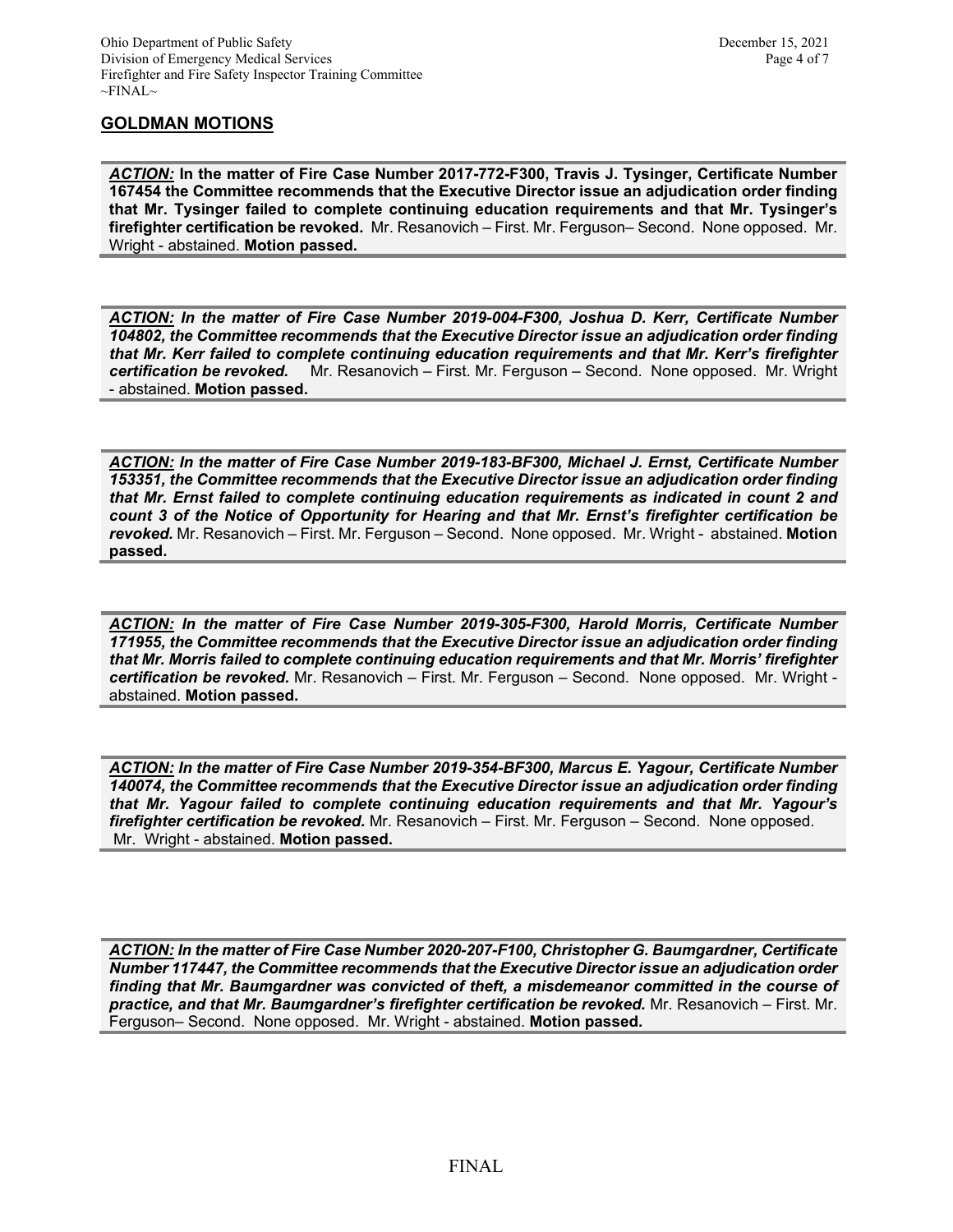#### **FIRE INVESTIGATIONS, STAFF**

*ACTION: Motion to recommend to the Executive Director to accept the consent agreement for the following Education case:* Mr. Resanovich – First. Mr. Ferguson– Second. None opposed. Mr. Wright - abstained. **Motion passed.** 

2021-016-F300

| ACTION: Motion to recommend to the Executive Director to close the following case(s):       |  |  |
|---------------------------------------------------------------------------------------------|--|--|
| Mr. Resanovich – First. Mr. .– Second. None opposed. Mr. Wright - abstained. Motion passed. |  |  |
| 2020-320-BF500                                                                              |  |  |
| 2021-179-F100                                                                               |  |  |

*ACTION: Motion to recommend to the Executive Director to accept the following Consent Agreements.* Mr. Resanovich – First. Mr. Ferguson – Second. None opposed. Mr. Wright - abstained. **Motion passed.** 

| 2017-519-F300  | 2021-310-BF100 |
|----------------|----------------|
| 2019-715-F300  | 2021-398-BF100 |
| 2021-249-BF100 | 2021-445-F300  |
| 2021-301-BF100 | 2021-472-F300  |

| ACTION: Motion to recommend to the Executive Director to close the following case (s); the<br>individuals have met the stipulations of their Consent Agreement. |                |  |
|-----------------------------------------------------------------------------------------------------------------------------------------------------------------|----------------|--|
| Mr. Resanovich - First. Mr. Ferguson. - Second. None opposed. Mr. Wright - abstained. Motion                                                                    |                |  |
| passed.                                                                                                                                                         |                |  |
| 2018-680-BF100                                                                                                                                                  | 2019-730-F300  |  |
| 2019-326-F300                                                                                                                                                   | 2020-147-BF100 |  |
| 2019-422-F300                                                                                                                                                   | 2021-116-BF100 |  |

| ACTION: Motion to recommend to the Executive Director to close the following cases; accept<br>surrendering of their respective certificates. Mr. Resanovich – First. Mr. Ferguson – Second. None |               |  |
|--------------------------------------------------------------------------------------------------------------------------------------------------------------------------------------------------|---------------|--|
| opposed. Mr. Wright - abstained. Motion passed.                                                                                                                                                  |               |  |
| 2021-447-F300                                                                                                                                                                                    | 2021-473-F300 |  |
| 2021-448-F300                                                                                                                                                                                    | 2021-478-F300 |  |
| 2021-470-F300                                                                                                                                                                                    |               |  |

|                                                                                                 | ACTION: Motion to recommend to the Executive Director to close the following cases; |  |
|-------------------------------------------------------------------------------------------------|-------------------------------------------------------------------------------------|--|
| individuals/entities entered into Consent Agreements with the Executive Director. They have not |                                                                                     |  |
| met the requirements of the Consent Agreement. Their respective certificates to practice/teach  |                                                                                     |  |
| have expired or been surrendered. Mr. Resanovich – First. Mr. Ferguson – Second. None opposed.  |                                                                                     |  |
| Mr. Wright - abstained. Motion passed.                                                          |                                                                                     |  |
| 2016-81-F300                                                                                    | 2019-300-F300                                                                       |  |
| 2018-241-F100                                                                                   | 2019-324-F300                                                                       |  |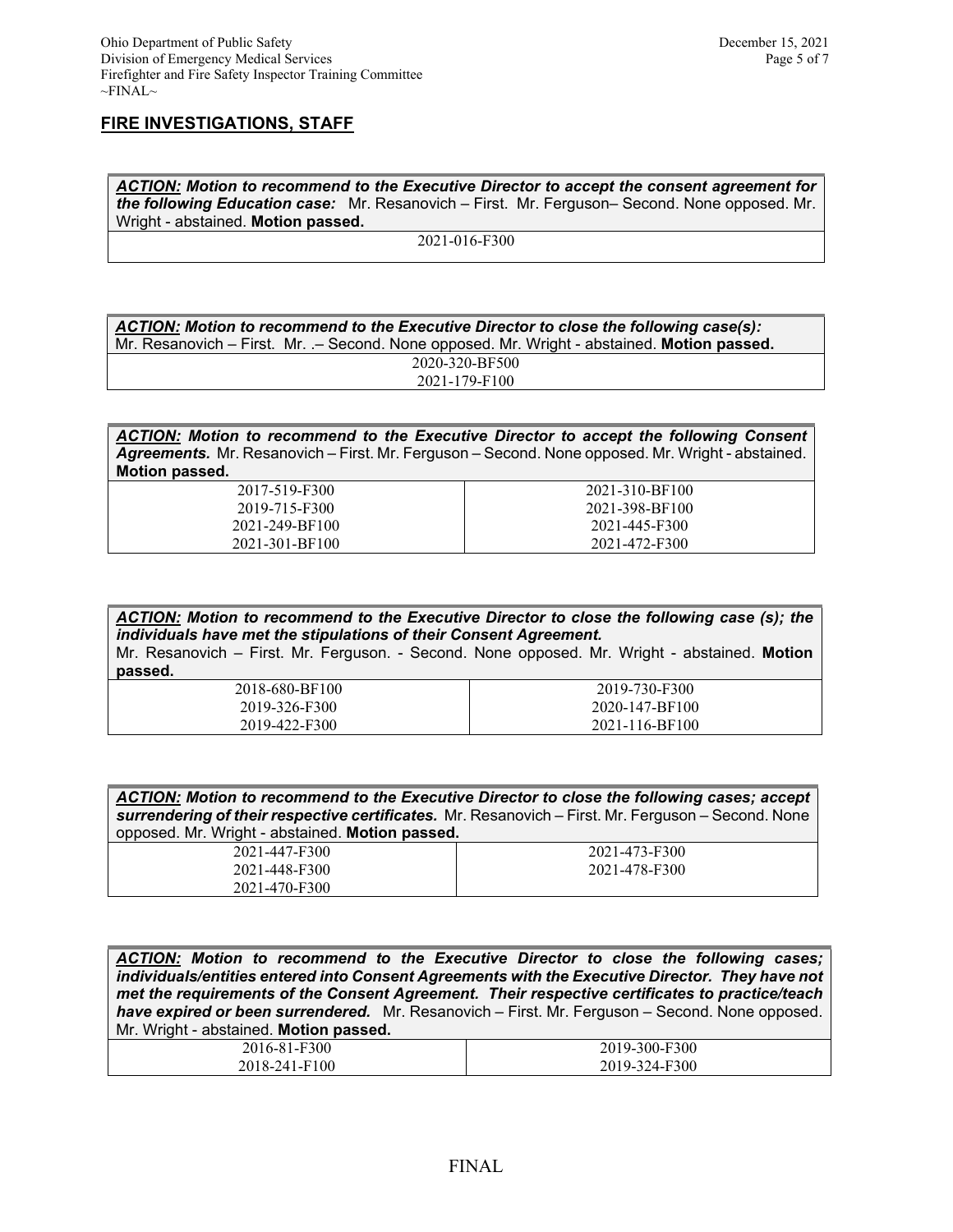*ACTION: Motion to recommend to the Executive Director to close the following case(s); individuals were audited at their respective levels. Their respective certificates to practice have expired. Re-open if re-applies.*

Mr. Resanovich – First. Mr. Ferguson.– Second. None opposed. Mr. Wright - abstained. **Motion passed.**  2018-699-F300

2020-530-F300

*ACTION: Motion to recommend to the Executive Director to close the following case; accept surrender for permanent revocation of their respective certificates(s):* 

Mr. Resanovich – First. Mr. Ferguson .– Second. None opposed. Mr. Wright - abstained. **Motion passed.**  2020-417-BF100

*ACTION: Motion to recommend to the Executive Director to close the following case due to service issues with the adjudication order or Notice of Opportunity for Hearing. The respective certificates to practice are revoked or expired. Re-open if re-applies.*

Mr. Resanovich – First. Mr. Ferguson.– Second. None opposed. Mr. Wright - abstained. **Motion passed.**  2017-118-F300

| ACTION: Motion to recommend to the Executive Director to issue Notices of Opportunity for Hearing<br>for the following cases. Mr. Resanovich - First. Mr. Ferguson - Second. None opposed. Mr. Wright -<br>abstained. Motion passed. |                |  |
|--------------------------------------------------------------------------------------------------------------------------------------------------------------------------------------------------------------------------------------|----------------|--|
| 2019-325-F300                                                                                                                                                                                                                        | 2020-499-BF300 |  |
| 2019-553-F300                                                                                                                                                                                                                        | 2020-516-F300  |  |
| 2020-096-F300                                                                                                                                                                                                                        | 2020-531-F300  |  |
| 2020-131-F300                                                                                                                                                                                                                        | 2021-006-BF100 |  |
| 2020-132-F300                                                                                                                                                                                                                        | 2021-159-BF100 |  |
| 2020-136-F300                                                                                                                                                                                                                        | 2021-230-BF100 |  |
| 2020-137-F300                                                                                                                                                                                                                        | 2021-273-BF100 |  |
| 2020-156-F300                                                                                                                                                                                                                        | 2021-323-BF100 |  |
| 2020-249-F300                                                                                                                                                                                                                        | 2021-379-BF100 |  |
| 2020-470-F300                                                                                                                                                                                                                        | 2021-453-F300  |  |
| 2020-471-F300                                                                                                                                                                                                                        | 2021-456-F300  |  |
| 2020-477-F300                                                                                                                                                                                                                        | 2021-471-F300  |  |
| 2020-479-F300                                                                                                                                                                                                                        |                |  |
| 2020-482-F300                                                                                                                                                                                                                        |                |  |